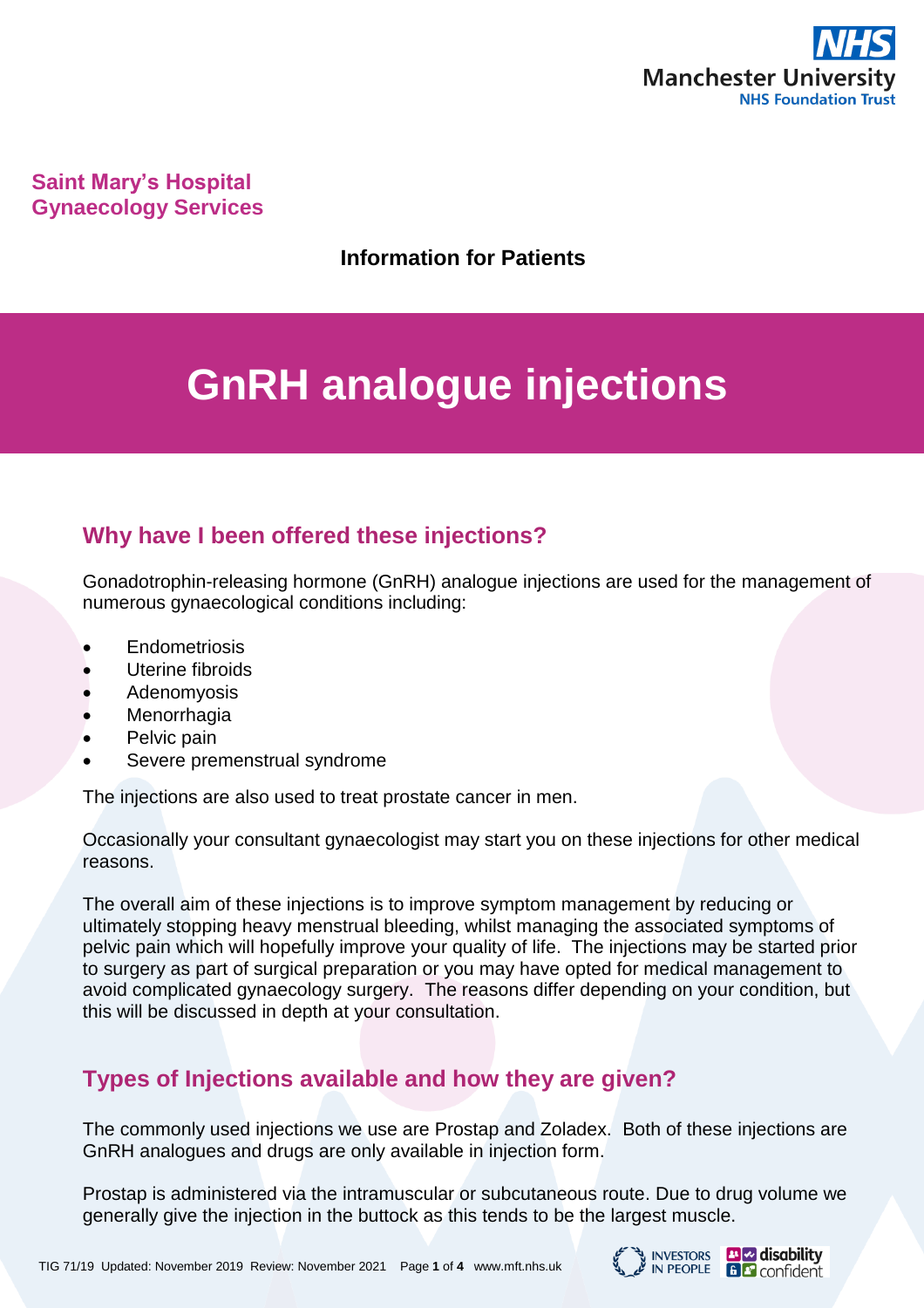

Zoladex is only given via the subcutaneous route (top layer of fatty tissue) of the abdomen. Zoladex is a small capsule so it is normal to feel a small lump under the injection site once the injection has been given.

#### **How do these injections work?**

Both injections work in the same way. The medication is a synthetic hormone which is used to reduce the levels of oestrogen in the body. It is also used to treat prostate cancer in men by reducing levels of testosterone. It affects the release of hormones from the pituitary gland (luteinizing hormone and follicle stimulating hormone), these hormones stimulate the release of oestrogen and progesterone from the ovaries. When the medication is first administered, there is an initial increase in circulating hormones and an initial flare up response is caused. Patients may notice a flare up of symptoms associated with their gynaecological condition, this should only last for the first two weeks of treatment. Ongoing treatment will however cause a reduction of circulating hormones resulting in reduced oestrogen levels which prevent ovulation and in turn cause a medically induced menopause.

This menopausal state (anovulation) deprives the endometrial deposits from oestrogen aiming to stop menstrual periods and reduce the associated pelvic pain. Most women will stop bleeding and notice an improvement to symptoms within two months of starting treatment once hormone levels have reduced to a stabilised level.

#### **What are the side effects?**

The majority of the side effects are related to decreased oestrogen levels and are similar to the side effects associated with menopause, such as hot flushes, mood swings, depression and vaginal dryness. GnRH injections may also increase the risk of osteoporosis and vaginal bleeding may occur during treatment.

Blood sugar levels may be altered during treatment with GnRH analogues, which may affect control in diabetic patients and require more frequent monitoring of blood glucose.

Please attend your nearest A&E department if you develop a severe rash, severe itching, shortness of breath or difficulty breathing. Although these are rare, these could be symptoms of a severe allergic reaction.

#### **Very common (may affect more than 1 in 10 people)**

Difficulty sleeping, headaches or hot flushes.

# **Common (may affect up to 1 in 10 people)**

Weight changes, mood changes, depression, tingling in hands or feet, dizziness, nausea, joint pain, muscle weakness, breast tenderness, changes in breast size, vaginal dryness, swelling in ankles or skin reactions at the injection site (these include skin hardening, redness, pain, abscesses, swelling, nodules, ulcers and skin damage).

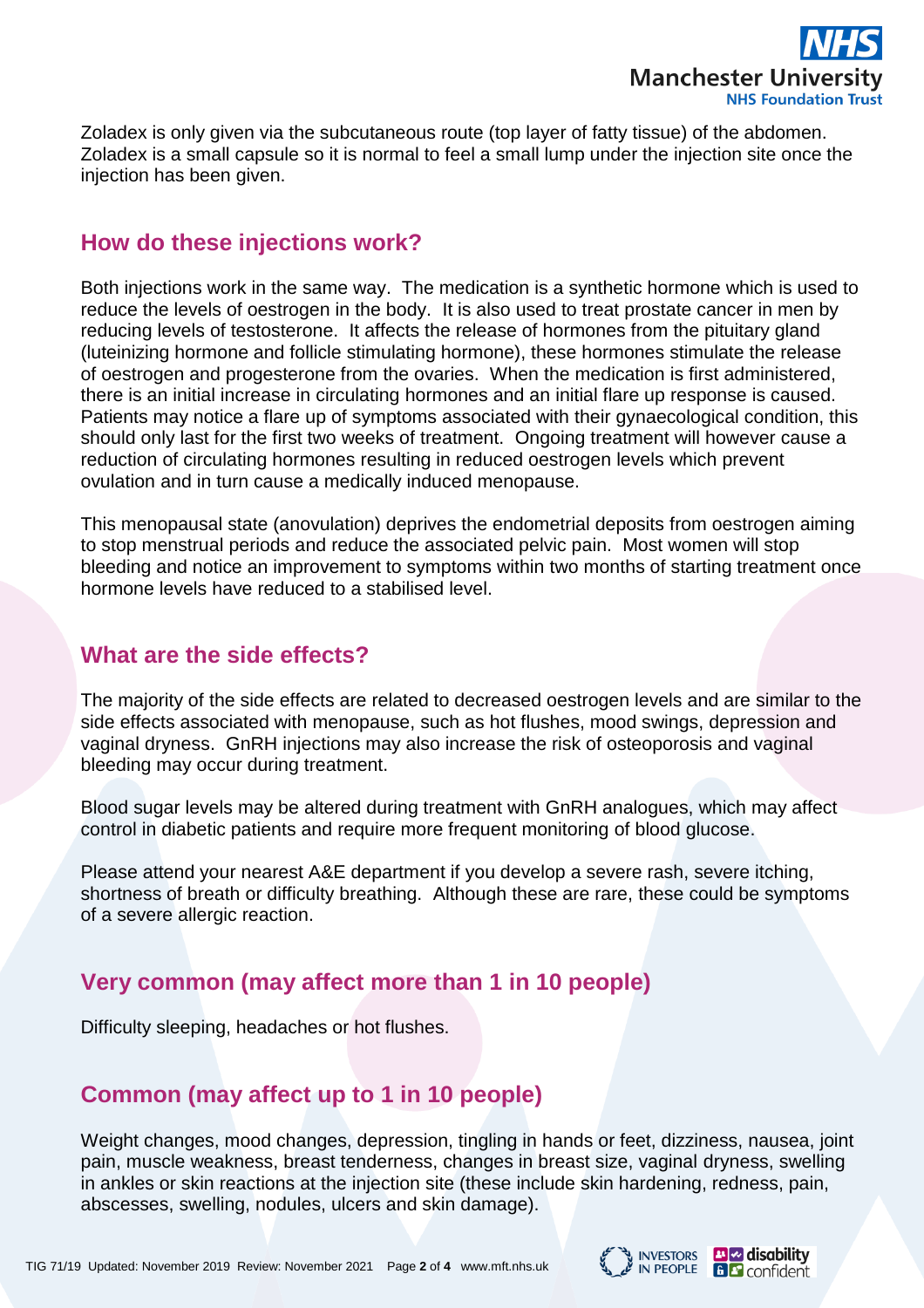

# **Uncommon (may affect more than 1 in 100 people)**

Loss of appetite, changes in blood lipids (cholesterol), altered vision, pounding heartbeats, diarrhoea, vomiting, abnormalities in liver blood tests, hair loss, muscle aches, fever, chills or tiredness.

If you experience any side effects, then please inform a member of your Gynaecology team.

# **How can these side effects be managed?**

As the side effects of GnRH are mainly associated with low oestrogen levels, symptoms can be managed with the use of Hormone Replacement Therapy (HRT). HRT is usually given alongside GnRH injections to prevent or reduce the associated side effects associated with menopause making treatment more tolerable. A low dose of oestrogen such as Tibolone is usually the first line HRT medication offered and one tablet should be taken per day (at the same time). If the HRT prescribed is not effective in managing your side effects, then other HRT medications can be offered. The doses of oestrogen used are small so they will not reduce the effectiveness of the GnRH analogue injection.

The most serious side effect of GnRH analogue treatment is thinning of the bones (osteoporosis). If injections are administered alone then this risk increases and treatment can only be provided for 6 months. The use of HRT have long-term benefits in reducing bone thinning and associated risk of osteoporosis. Where GnRH analogue treatment is provided for long term management a bone density scan (DEXA scan – Dual Energy X-ray Absorptiometry) will be carried out after 2 years of treatment to ensure bone density is within the normal range. A 6-month treatment break will also be recommended at this time.

## **How often will I need them?**

For both Prostap and Zoladex there are two doses available:

- Prostap 3.75mg (4 weekly)
- Prostap 11.25mg (12 weekly)
- Zoladex 3.6mg (4 weekly)
- Zoladex 10.8mg (12 weekly)

The dose administered depends on how long the drug is effective, your doctor or nurse will inform you of which dose you have received and when you are next due an injection. If you are only receiving the injection as a one off (i.e. in preparation for theatre) you may not need to have further injections. However, if you and your practitioner have planned for continuous management of GnRH injections over a period of time, you will need to attend injection clinics on either a 4 weekly or 12 weekly basis.

## **Injection clinic appointments – what to expect?**

Your clinic appointment will last between 15-30 minutes. The nurse will check what medications you are currently taking before administering your injection to prevent any potential interactions. It would be helpful if you could bring any current prescriptions to this appointment. The nurse will also discuss any short term and long term side effects and may make changes to your